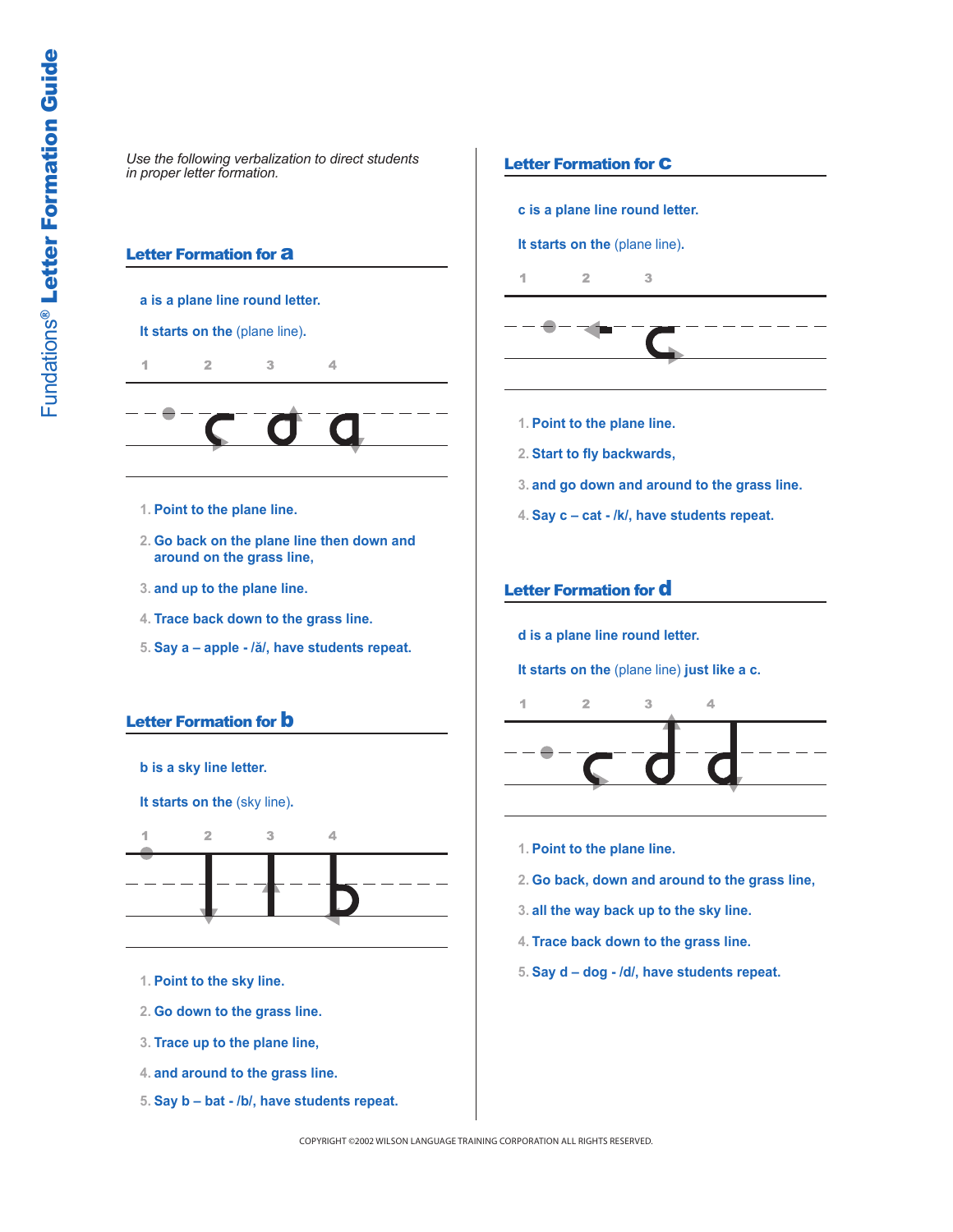## **Letter Formation for**  $e$

**e is a plane line round letter, but it is special. e starts below the plane line.**

4  $\overline{2}$ 3  $\overline{4}$ 

- **1. Point between the plane line and the grass line.**
- **2. Fly under the plane line.**
- **3. Then go up to the plane line,**
- **4. and around to the grass line.**
- **5. Say e ed /ĕ/, have students repeat.**

# Letter Formation for f



**It starts on the** (sky line)**.**



- **1. Point to the sky line.**
- **2. Trace back on the sky line,**
- **3. and then way down to the grass line.**
- **4. Cross it on the plane line**
- **5. Say f fun /f/, have students repeat.**

# Letter Formation for g

**g is a plane line round letter.**

**It starts on the** (plane line) **just like a c.**

 $\overline{2}$ 3 1 4



- **1. Point to the plane line.**
- **2. Trace back on the plane line,**
- **3. down and around all the way back to the plane line.**
- **4. Trace back down all the way to the worm line and make a curve.**
- **5. Say g game /g/, have students repeat.**

# Letter Formation for h

**h is a sky line letter.**

**It starts on the** (sky line)**.**



- **1. Point to the sky line.**
- **2. Go down to the grass line.**
- **3. Trace back up to the plane line,**
- **4. and make a hump.**
- **5. Say h hat /h/, have students repeat.**

COPYRIGHT ©2002 WILSON LANGUAGE TRAINING CORPORATION ALL RIGHTS RESERVED.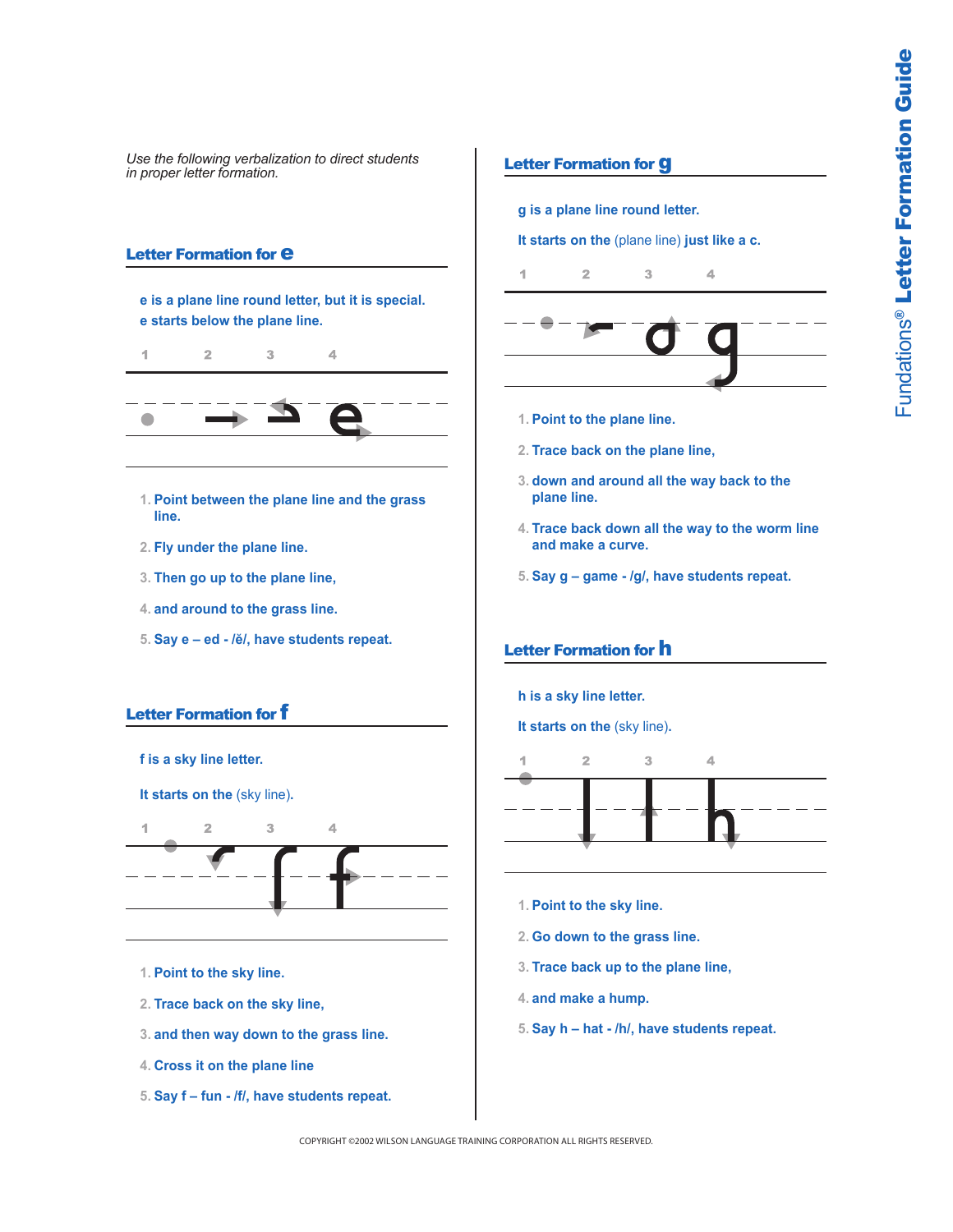# Letter Formation for i

**i is a plane line letter.**

### **It starts on the** (plane line)**.**

 $\overline{2}$  $\overline{3}$ 1

- **1. Point to the plane line.**
- **2. Go down to the grass line.**
- **3. Add a dot.**
- **4. Say i itch /ĭ/, have students repeat.**

#### Letter Formation for j



**It starts on the** (plane line)**.**

 $\overline{2}$  $\overline{3}$ 4



**1. Point to the plane line.**

- **2. Go all the way down to the worm line, and make a curve.**
- **3. Add a dot.**
- **4. Say j jug /j/, have students repeat.**

# Letter Formation for **K**

**k is a sky line letter.**

**It starts on the** (sky line)**.**



- **1. Point to the sky line.**
- **2. Go all the way down to the grass line.**
- **3. Point to the plane line and leave a space.**
- **4. Slide over and touch your tall line,**
- **5. and slide back to the grass line.**
- **6. Say k kite /k/, have students repeat.**

# Letter Formation for l

**l is a sky line letter.**

**It starts on the** (sky line)**.**



- **1. Point to the sky line.**
- **2. Go down to the grass line and stop.**
- **3. Say l lamp /l/, have students repeat.**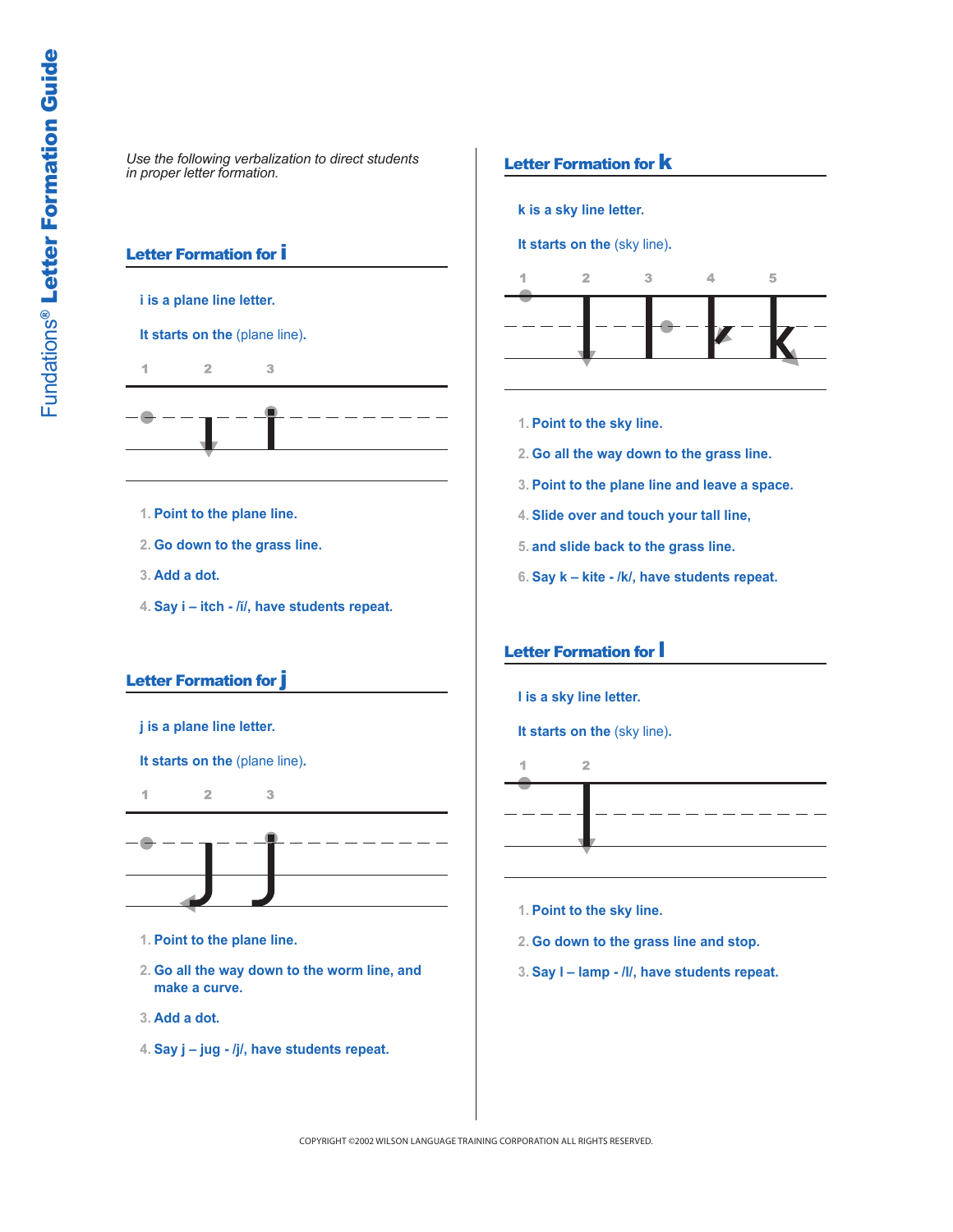# Letter Formation for m

- **m is a plane line letter.**
- **It starts on the** (plane line)**.**



- **1. Point to the plane line.**
- **2. Go down to the grass line.**
- **3. Trace back up to the plane line,**
- **4. and make a hump,**
- **5. and then back up to the plane line and make another hump.**
- **6. Say m man /m/, have students repeat.**

# Letter Formation for **n**

**n is a plane line letter.**

**It starts on the** (plane line)**.**

4  $\overline{2}$ 3



 $\overline{\mathcal{L}}$ 

- **1. Point to the plane line.**
- **2. Go down to the grass line.**
- **3. Trace back up to the plane line,**
- **4. and make a hump.**
- **5. Say n nut /n/, have students repeat.**

### **Letter Formation for O**

**o is a plane line round letter.**

**It starts on the** (plane line) **just like a c.**





- **1. Point to the plane line.**
- **2. Trace back, then down to the grass line,**
- **3. and around back up to the plane line.**
- **4. Say o octopus /ŏ/, have students repeat.**

#### Letter Formation for **p**

**p is a plane line letter.**

**It starts on the** (plane line)**.**

 $\overline{2}$  $\overline{\mathcal{R}}$ 4



 $\Delta$ 

- **1. Point to the plane line.**
- **2. Go down to the worm line.**
- **3. Trace back up to the plane line,**
- **4. and curve all the way around to the grass line.**
- **5. Say p pan /p/, have students repeat.**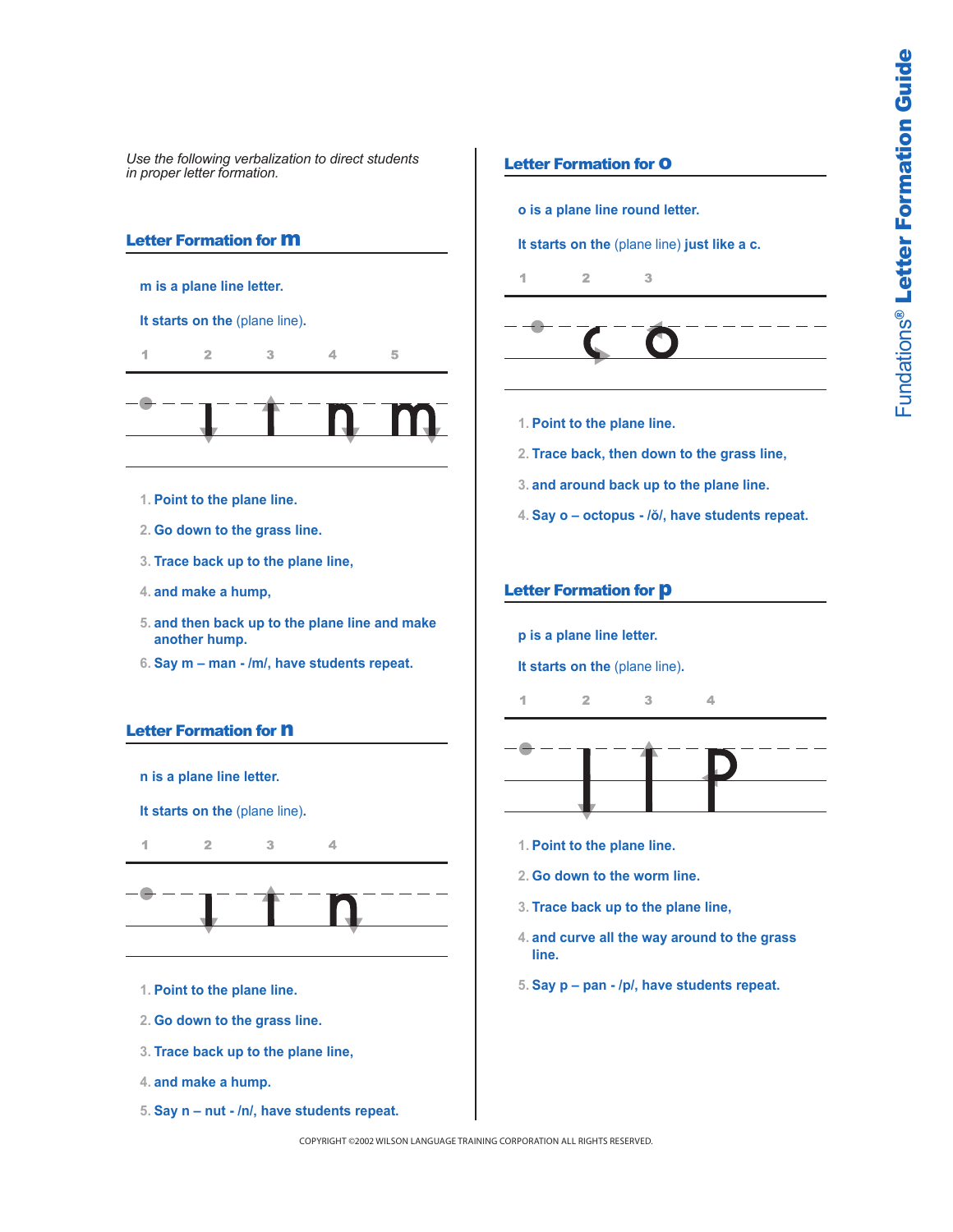# **Letter Formation for Q**

**q is a plane line round letter.**

**It starts on the** (plane line)**.**

**Remember that q is the chicken letter so in the end it wants to point up to its "buddy," u.**

1  $\bar{z}$ 3 4



- **1. Point to the plane line.**
- **2. Trace back and go down to the grass line around, back to the plane line.**
- **3. Trace back down to the worm line,**
- **4. and point up to his "buddy," u.**
- **5. Say qu queen /kw/, have students repeat.**

#### Letter Formation for **r**

**r is a plane line letter.**

**It starts on the** (plane line)**.**

 $\overline{2}$ 1 3  $\overline{\mathcal{A}}$ 



- **1. Point to the plane line.**
- **2. Go down to the grass line.**
- **3. Trace back up to the plane line,**
- **4. and make a little curve.**
- **5. Say r rat /r/, have students repeat.**

#### **Letter Formation for S**

**s is a plane line round letter.**

**It starts on the** (plane line) **just like a c.**

 $\overline{2}$  $\overline{3}$ 4



- **1. Point to the plane line.**
- **2. Trace back and it curves in,**
- **3. and goes back again and lands on the grass line.**
- **4. Say s snake /s/, have students repeat.**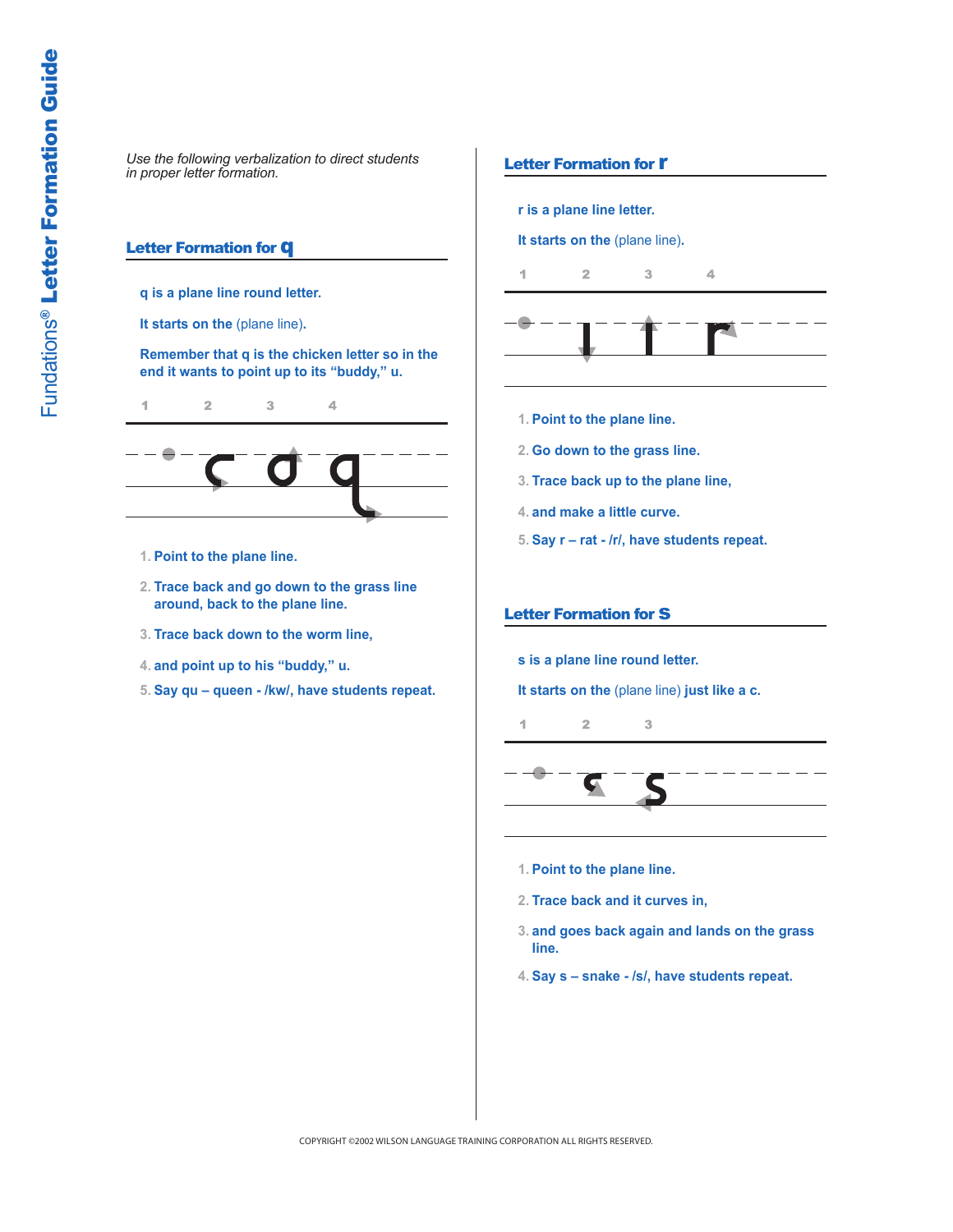## Letter Formation for **t**

**t is a sky line letter.**

**It starts on the** (sky line)**.**



- **1. Point to the sky line.**
- **2. Go down to the grass line.**
- **3. Cross it on the plane line.**
- **4. Say t top /t/, have students repeat.**

#### **Letter Formation for U**

**u is a plane line letter.**

**It starts on the** (plane line)**.**

1  $\overline{2}$ 3 4



- **1. Point to the plane line.**
- **2. Go down to the grass line.**
- **3. Curve up to the plane line,**
- **4. and trace straight down to the grass line.**
- **5. Say u up /ŭ/, have students repeat.**

### **Letter Formation for V**

**v is a plane line slide letter.**

**It starts on the** (plane line) **and** (slides)**.**





- **1. Point to the plane line.**
- **2. Slide down to the grass line.**
- **3. Slide up to the plane line.**
- **4. Say v van /v/, have students repeat.**

#### Letter Formation for w

 $\overline{2}$ 

4

**w is a plane line slide letter.**

**It starts on the** (plane line) **and** (slides)**.**

3



4

5

- **1. Point to the plane line.**
- **2. Slide down to the grass line.**
- **3. Slide up to the plane line.**
- **4. Slide down to the grass line.**
- **5. Slide up to the plane line.**
- **6. Say w wind /w/, have students repeat.**